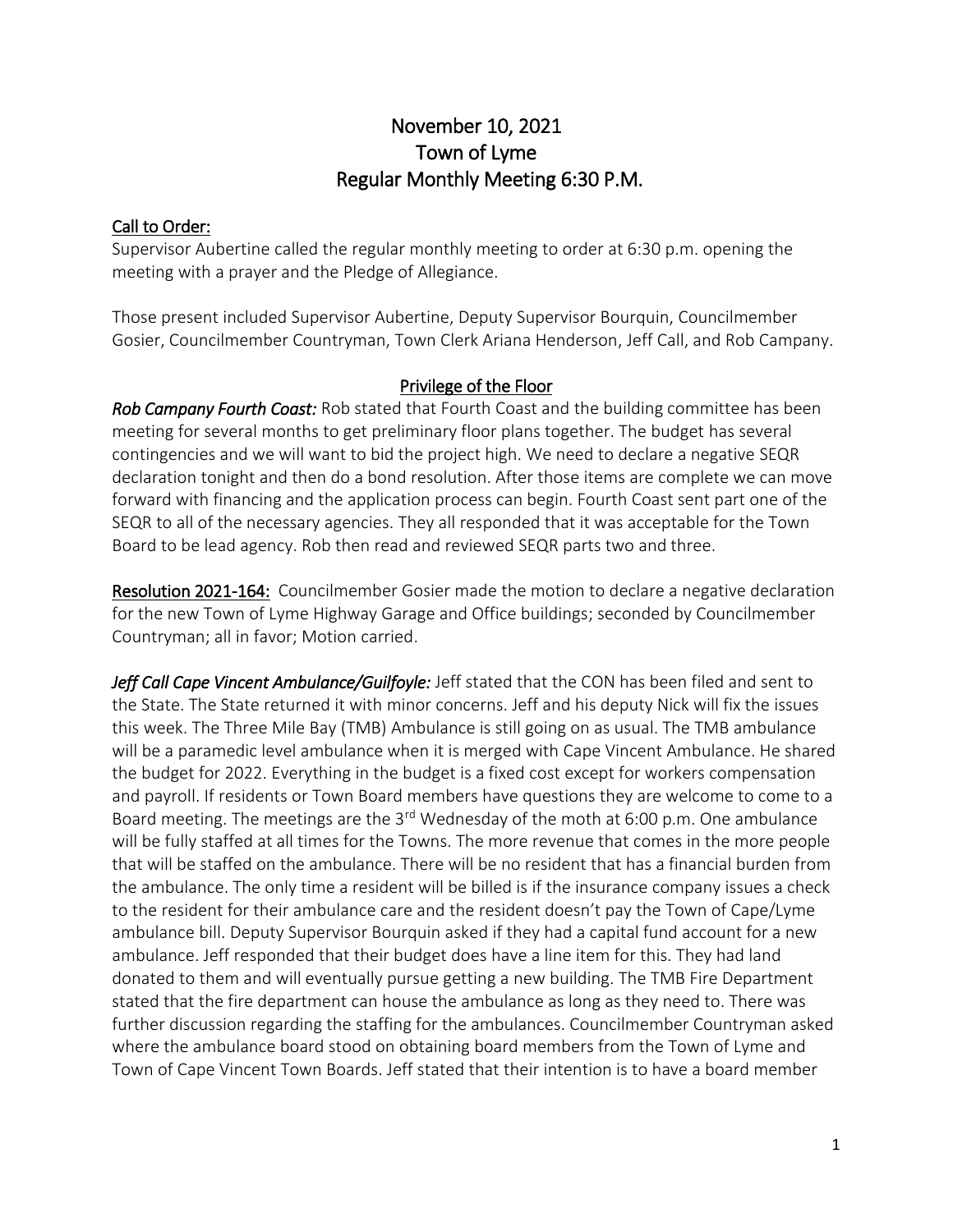from Cape and Lyme join as a non-voting member. Once the CON is approved, staffing can be hired and everything can move forward.

Resolution 2021-165: Councilmember Countryman made the motion to approve and sign the contract for the Ambulance Service agreement between the Town of Lyme and Town of Cape Vincent; seconded by Councilmember Gosier; All in favor; Motion carried.

## Supervisor's Report

Supervisor Aubertine questioned why the justice account is over budget. He also wondered why the Valley Enterprises bill for new transfer site bins was in the October report before the bills were approved. He will check with Cathy Satterley on these issues.

Resolution 2021-166: Deputy Supervisor Bourquin made the motion to approve the September Supervisor's Monthly Financial report; Councilmember Gosier seconded the motion; Bourquin, Countryman and Gosier AYE; Aubertine ABSTAINED; Motion carried.

Resolution 2021-167: Councilmember Countryman made the motion to approve the October Supervisor's Monthly Financial report; Councilmember Gosier seconded the motion; Bourquin, Countryman and Gosier AYE; Aubertine ABSTAINED; Motion carried.

#### Highway Superintendent's Report

Pat reported that they are busy getting ready for winter. The trucks are ready and the snow stakes are out. He submitted a few quotes to the Board to purchase a lift for the Town. He believes it is the right time to buy one and they need one. To rent a lift it costs \$1100.00 a week or \$400.00 a day. It would pay for itself in about 5 years. Supervisor Aubertine stated that if we got a 60 foot lift we could also replace the ball field lights at Morris Tract Field. Pat believes we should stick with the 40-50 foot lift. The Town of Clayton and Orleans has a 60 foot lift if we need to borrow it. Deputy Bourquin stated the extra \$12,000.00 wouldn't be worth the extra 10 feet. The Board agreed the lift would benefit the Town. Pat requested the 2013 lift with 1,000 less hours but he said either would work.

Resolution 2021-168: Councilmember Gosier made the motion to purchase the 2013 JLG articulating lift from United Rentals; Councilmember Countryman seconded the motion; Bourquin, Countryman and Gosier AYE; Aubertine ABSTAINED; Motion carried.

## Clerk's Report

Monthly Receipts were as follow: Total Local Shares Remitted: \$5,373.80; Total State County & Local Revenues: \$5,386.80 Total Non – Local Revenues: \$13.00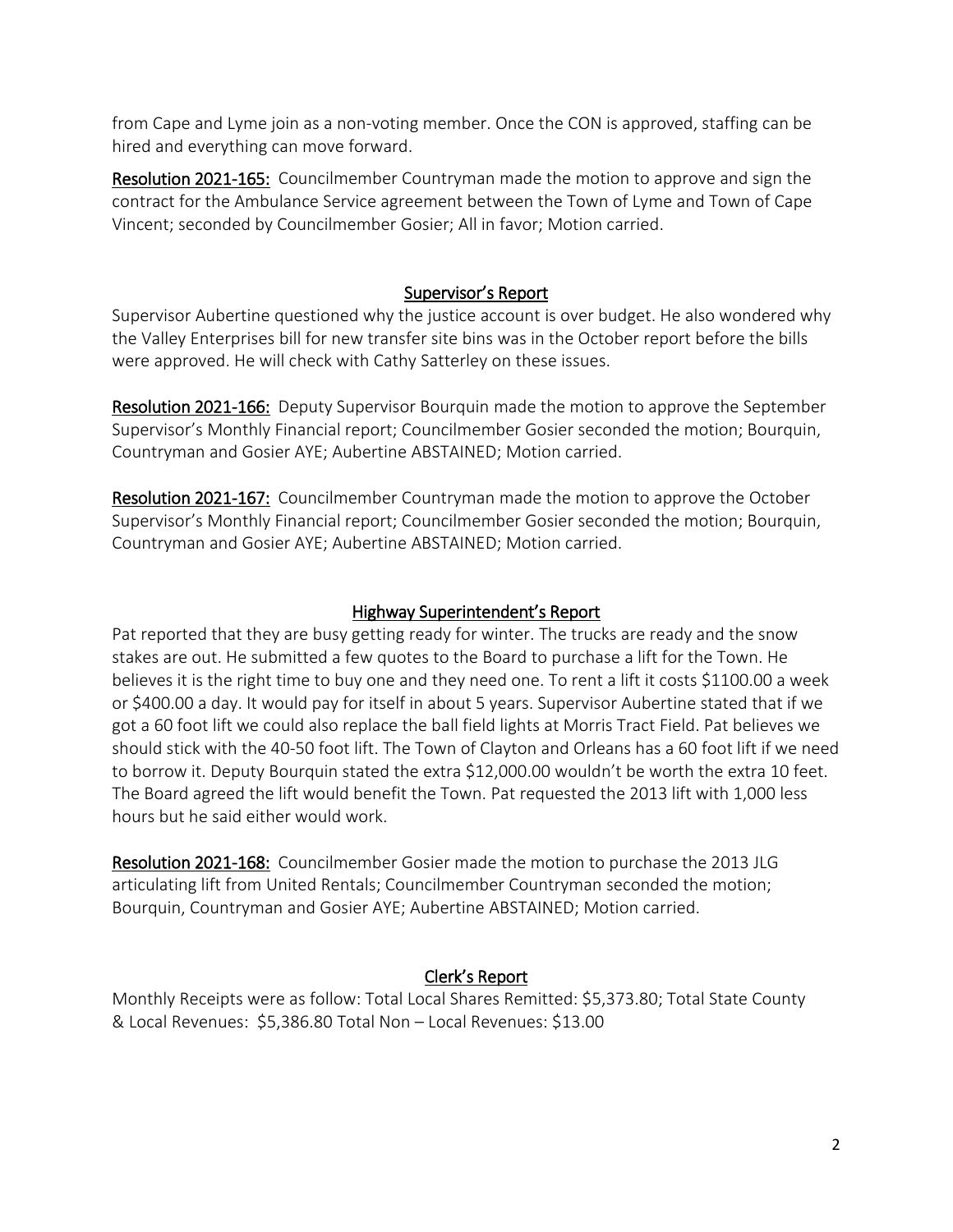## Audit of the Bills

Resolution 2021-169: Deputy Supervisor Bourquin made the motion to approve Abstract #21 in the amount of \$33,780.73; seconded by Councilmember Gosier; Bourquin, Countryman and Gosier AYE; Aubertine ABSTAINED; Motion carried.

Resolution 2021-170: Councilmember Countryman made the motion to approve Abstract #22 in the amount of \$161,020.84; seconded by Councilmember Gosier; Bourquin, Countryman and Gosier AYE; Aubertine ABSTAINED; Motion carried.

## Approval of the Minutes

Resolution 2021-171: Councilmember Gosier made the motion to approve the October minutes; seconded by Councilmember Countryman; Bourquin, Countryman and Gosier AYE; Aubertine ABSTAINED; Motion carried.

Resolution 2021-172: Supervisor Aubertine made the motion to table the Budget work session and budget hearing minutes; seconded by Councilmember Gosier; Bourquin, Countryman and Gosier AYE; Aubertine ABSTAINED; Motion carried.

## Committee Reports

## Assessor's Report:

There was no assessors report. Supervisor Aubertine stated we need to retain a Jim Burrows for an assessment case.

Resolution 2021-173: Deputy Supervisor Bourquin made the motion to retain Jim Burrows as the Town Lawyer for the assessment court case; seconded by Councilmember Gosier; Bourquin, Countryman and Gosier AYE; Aubertine ABSTAINED; Motion carried.

## Municipal Water Board Report:

Supervisor Aubertine said we need to approve Bernier and Carr to go forward with the mapping, etc. for the new water district.

Resolution 2021-174: Councilmember Gosier made the motion for Bernier and Carr to go forward with the process of the expansion of water service in the Town of Lyme; seconded by Deputy Supervisor Bourquin; Bourquin, Countryman and Gosier AYE; Aubertine ABSTAINED; Motion carried.

Resolution 2021-175: Supervisor Aubertine made the motion to table the Core and Main quote for the Water software upgrade; seconded by Councilmember Gosier; Bourquin, Countryman and Gosier AYE; Aubertine ABSTAINED; Motion carried.

Councilmember Gosier stated that she thinks the Engineer Services agreement from Bernier and Carr overlaps with the services Sherwin Williams is already providing. She would like a detailed breakdown of the services they will provide. Supervisor Aubertine will request a breakdown from Gregor (BCA) for the next meeting.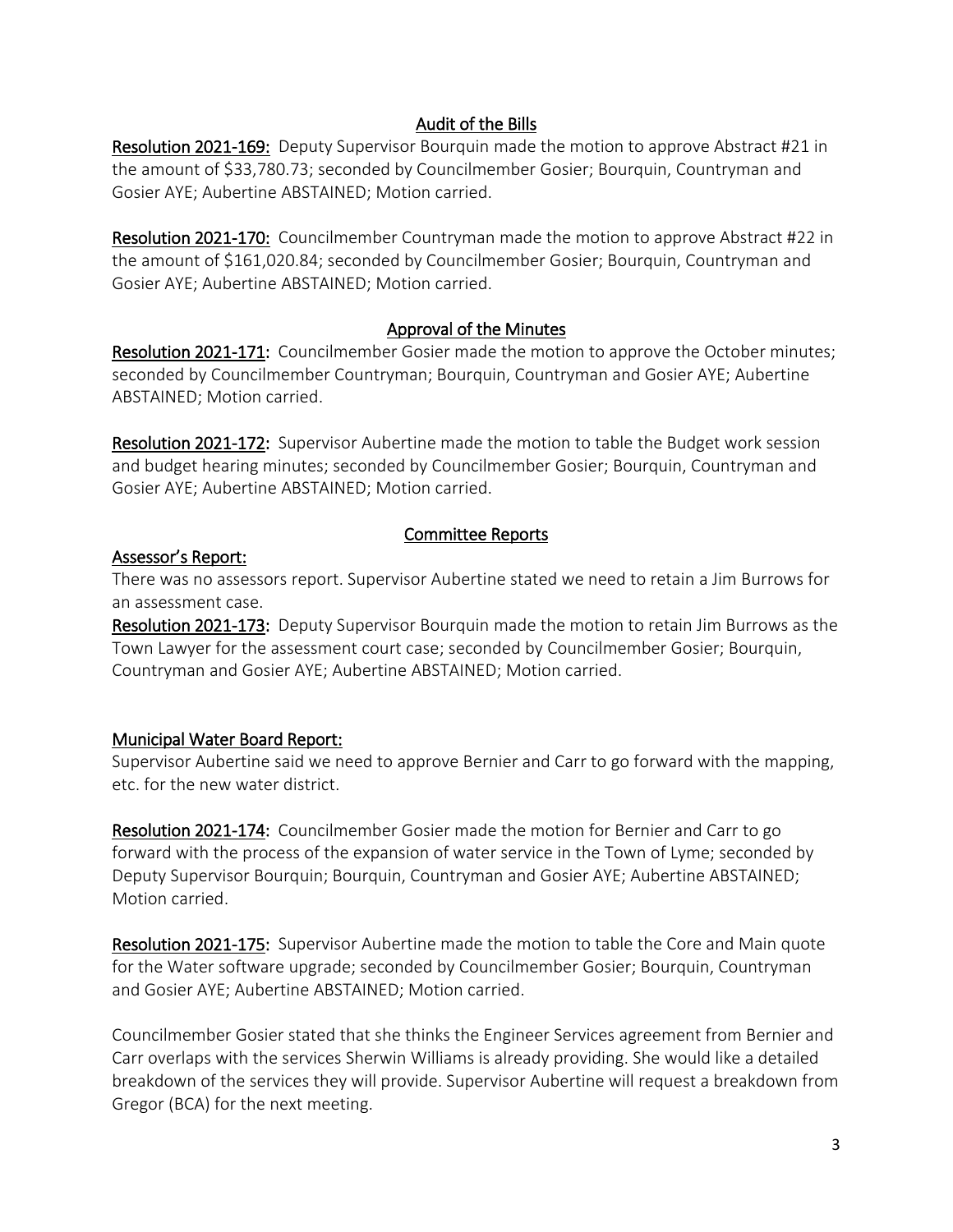Resolution 2021-176: Councilmember Gosier made the motion to table the Water Tower Painting engineer services agreement from Bernier and Carr until the December board meeting; seconded by Councilmember Countryman; Bourquin, Countryman and Gosier AYE; Aubertine ABSTAINED; Motion carried.

### Planning Board:

There was no questions on the planning board minutes.

#### Zoning Board of Appeals (ZBA):

There was no ZBA report.

#### Youth Commission:

Youth Commission got approval to use the school gym for basketball on Sunday's from 5-9 p.m. Supervisor Aubertine stated that there are COVID protocols that have to be followed and there will be no games against other schools. Councilmember Countryman stated that a camera system has been installed that is a hands free system for anyone to view the activities that are occurring in the school gym.

## ZEO/CEO Report:

Clerk Henderson emailed the BAS zoning/codes report and there were no questions.

### TMB Cemetery:

Councilmember Gosier stated that there was no activity.

#### TMB Ambulance Committee:

The report was discussed above by Jeff Call.

#### New Business:

#### **Water Facility:**

Supervisor Aubertine reported that the heater malfunctioned and got too hot at the water facility causing a lot of damage. The insurance adjuster is coming with a boiler specialist to determine what happened. The fire department also came to make sure there was no fire inside of the walls. The coin reciprocators melted so as of right now there is a hose to obtain water and it is free for residents.

#### Codes Review:

Supervisor Aubertine emailed a proposal from Barton and Loguidice to revise our zoning law to the Town Board. Councilmember Gosier stated that the planning board would be relieved to have Barton and Loguidice be hired to review our zoning law. She thought the proposal was very reasonable. Supervisor Aubertine read the proposal from Barton and Loguidice. There was a discussion on what the Board would like to see corrected or changed in the current zoning law. The proposal gave the rate for two meetings. The Board questioned what the rate would be if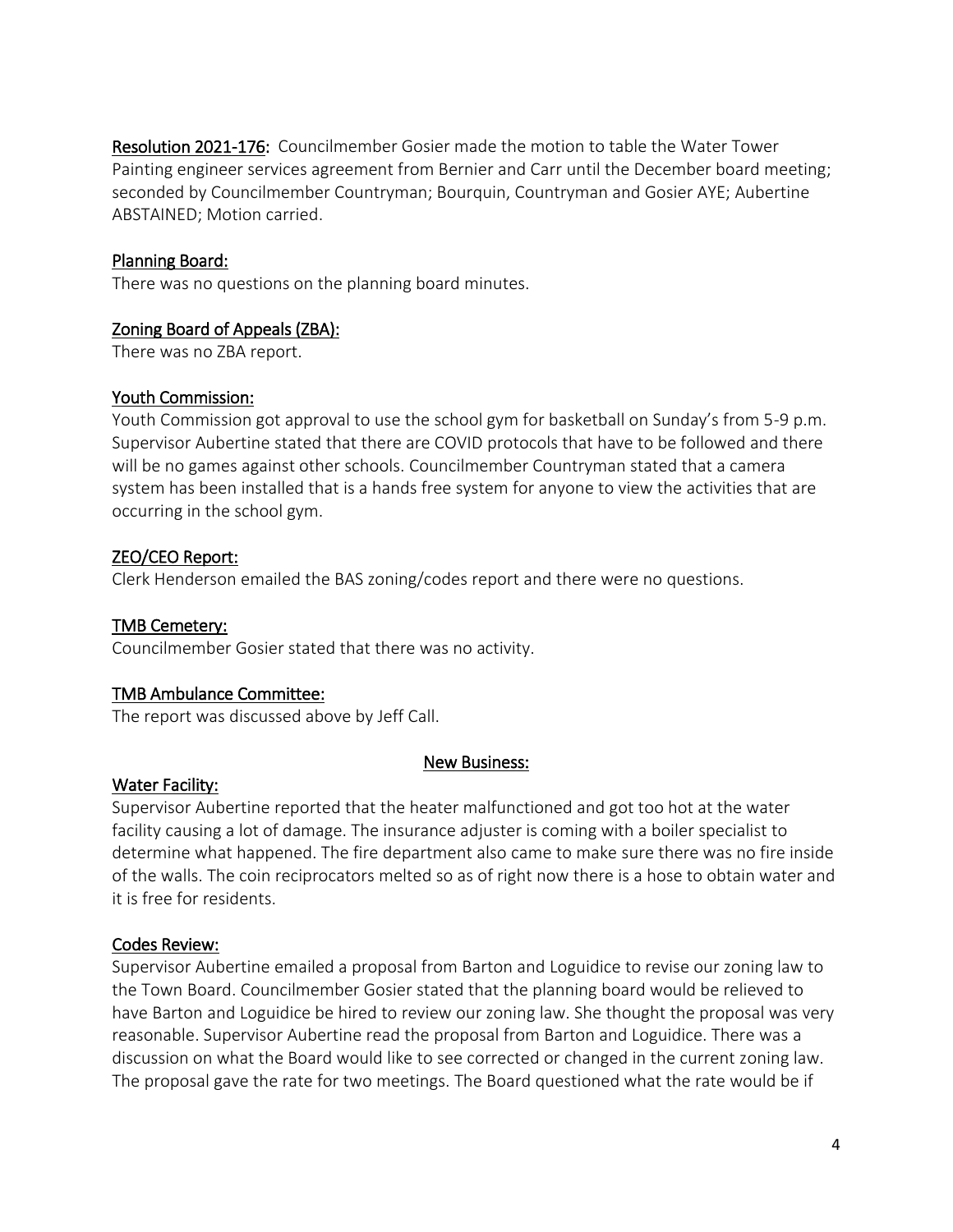they needed additional meetings with Barton and Loguidice. Supervisor Aubertine will reach out to them to ask what the additional rate would be.

Resolution 2021-177: Deputy Supervisor Bourquin made the motion to table the Barton and Loguidice Zoning Law revision proposal; seconded by Councilmember Gosier; Bourquin, Countryman and Gosier AYE; Aubertine ABSTAINED; Motion carried.

## Old Business:

## Point Salubrious Water Petition:

Resolution 2021-178: Deputy Supervisor Bourquin made the motion to decline the petition for the Point Salubrious water district due to insufficient and invalid information; seconded by Councilmember Gosier; Bourquin, Countryman and Gosier AYE; Aubertine ABSTAINED; Motion carried.

## Barton and Loguidice:

Councilmember Gosier stated that a contract for solar intervener funds needs to be submitted by Friday and returned to Barton and Loguidice and it hasn't happened. Supervisor Aubertine will call Joe Russell to ask what the status is.

## Moratorium:

Resolution 2021-179: Deputy Supervisor Bourquin made the motion to hold a public hearing to extend the Moratorium on applications and/or construction of Recreational Vehicle Developments, Campgrounds and Marinas in the Town of Lyme at 6:20 p.m. December 8, 2021; seconded by Councilmember Gosier; Bourquin, Countryman and Gosier AYE; Aubertine ABSTAINED; Motion carried.

## Morris Tract Fence:

Supervisor Aubertine sent two quotes to repair/replace the Morris Tract ballfield fencing to the Board. There was discussion on the two quotes. The Parks and Rec committee agreed to pay half of the Yankee fence quote in the amount of \$3,475.00.

Resolution 2021-180: Councilmember Countryman made the motion to accept the quote to replace the fence Morris Tract Ball Field from Yankee Fence in the amount of \$6,950.00; seconded by Councilmember Gosier; Bourquin, Countryman and Gosier AYE; Aubertine ABSTAINED; Motion carried.

## Online Privilege of the Floor

There was no online privilege of the floor.

Privilege of the Floor

There was no privilege of the floor.